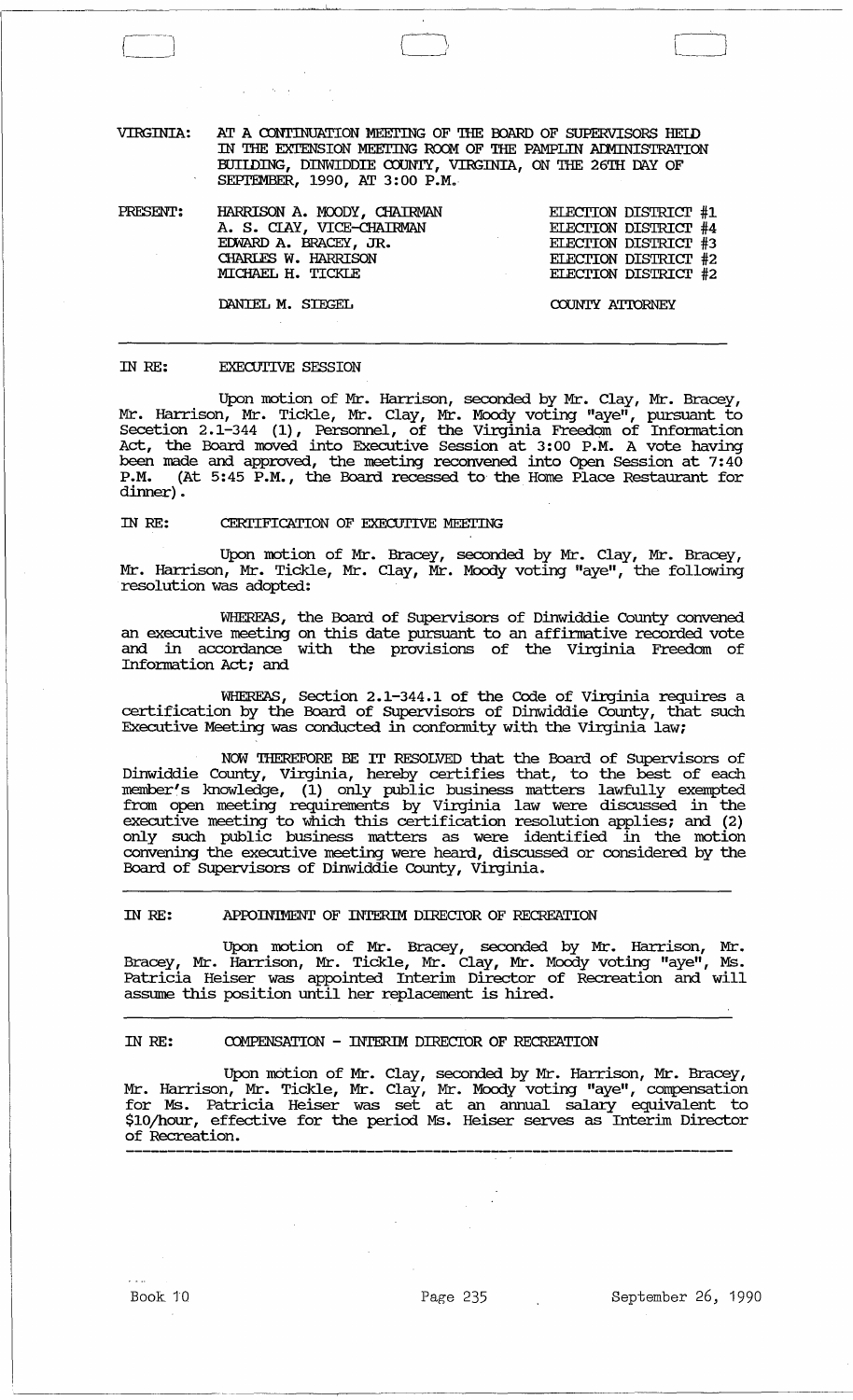### IN RE: AUTHORIZATION TO ADVERTISE POSITION OF DIRECTOR OF PARKS & RECREATION

Upon motion of Mr. Clay, seconded by Mr. Harrison, Mr. Bracey, Mr. Harrison, Mr. Tickle, Mr. Clay, Mr. Moody voting "aye", the County Administrator is authorized to advertise the position of Director of Parks and Recreation immediately, using the major newspapers in the State, Recreation trade papers, as well as circulation through the major colleges with strong recreation programs.

# IN RE: WORKSHOP ON RECREATION PROGRAM

'!he County Administrator opened the workshop session with a strategic management outline of a suggested approach to establish a recreation program for Dinwiddie County.

Mr. Tickle questioned the fact that the County has a 15 year program fonnulated by the Recreation Advisory Council and adopted by the Board of SUpervisors in January. In addition, Ms. Fran Hart fonnulated reconunendations for continuing programs in her absence until a new Director is hired. Mr. Moody stated he felt the Board should have a combined feeling on recreation to give the new Director guidance. Mr. Harrison stated he felt the County has a 15 year plan, and they should now decide if they want to make any changes. Mr. Bracey stated he would like to see a well balanced program from cradle to grave. '!he County Administrator stated he needs to have a clear understanding from the Board, and they may not want to change the plan that has been adopted.

Mr. Clay stated he felt there were some overlapping programs with the Office on Youth & Community services and the 4-H activities, and he felt the Recreation Department should coordinate these programs, not duplicate them. Several citizens present spoke in support of the Recreation programs and did not feel there was any overlapping.

Mr. Tickle stated he felt there should be an additional workshop to which Mrs. Patsy Barnes and Mrs. Diane Galbreath should be invited, along with Mr. W.H. Maitland and the Recreation Advisory Council to get a better understanding of what is involved to get a mission statement for recreation in the County. The Board agreed a date for this workshop could be established at the October 3, 1990 regular Board meeting.

Upon motion of Mr. Tickle, seconded by Mr. Harrison, Mr. Bracey, Mr. Harrison, Mr. Tickle, Mr. Clay, Mr. Moody voting "aye",

BE IT RESOLVED by the Board of Supervisors of Dinwiddie County, Virginia that an additional workshop be scheduled to which the Recreation Advisory Council, Ms. Patsy Barnes and Ms. Diane Galbreath will be invited, to discuss the mission and strategies for the Recreation Deparbnent and bring their reconunendations back to the Board of SUpervisors. '!he date of this workshop will be established at the october *3* I 1990 regular meeting of the Board of SUpervisors.

# IN RE: **EXECUTIVE SESSION**

Upon motion of Mr. Clay, seconded by Mr. Harrison, Mr. Bracey, Mr. Harrison, Mr. Tickle, Mr. Clay, Mr. Moody voting "aye", pursuant to Sec. 2.1-344 (1), Personnel, of the Virginia Freedom of Infonnation Act, the Board moved into Executive Session at 9:05 P.M. A vote having been made and approved, the meeting reconvened into Open Session at 10:00 P.M.

## IN RE: CERTIFICATION OF EXECUTIVE MEETING

Upon motion of Mr. Bracey, seconded by Mr. Clay, Mr. Bracey, Mr. Harrison, Mr. Tickle, Mr. Clay, Mr. Moody voting "aye", the following resolution was adopted:

WHEREAS, the Board of Supervisors of Dinwiddie County convened an executive meeting on this date pursuant to an affinnative recorded vote and in accordance with the provisions of the Virginia Freedom of Information Act; and

 $\hat{H}^{\pm}$  and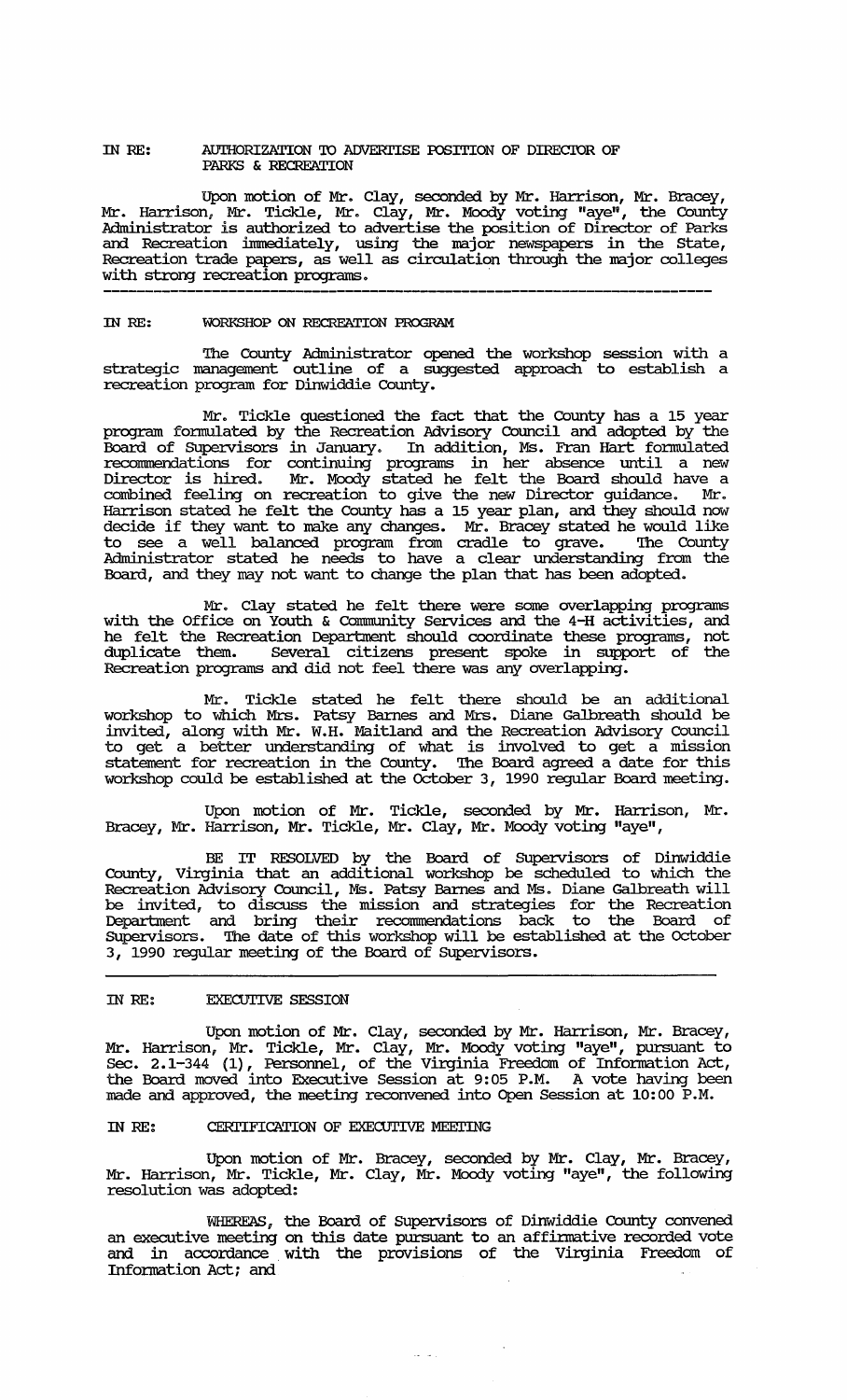, WHEREAS, Section 2. t -344.1 of the Code of Virginia requires a certification by the Board of Supervisors of Dinwiddie County, that such Executive Meeting was conducted in conformity with the Virginia law;

 $\Box$  r  $\Box$  r  $\Box$  r  $\Box$  r  $\Box$  r  $\Box$  r  $\Box$  r  $\Box$ 

-t

NOW THEREFORE 'BE' IT RESOLVED that the Board of SUpervisors of Dinwiddie County, Virginia, hereby certifies that, to the best of each member's knowledge, (1) only public business matters lawfully exempted from open meeting requirements by Virginia law were discussed in the executive meeting to which this certification resolution applies; and (2) only such public business matters· as were identified in the motion convening the executive meeting were heard, discussed or considered by the Board of SUpervisors of Dinwiddie County, Virginia. ----------------------------------------,-----,---------------------------

## IN RE: ADJOURNMENT

÷.

I • ------------------------

Upon motion of Mr. Bracey, seconded by Mr. Clay, Mr. Bracey, Mr. Harrison, Mr. Tickle, Mr. Clay, Mr. Moody voting "aye", the meeting was adjourned at 10:02 P.M .

> 7ď HARRISON A.

a

MOODY,

**CHAIRMAN** 

. . ATTEST: J.J.J. Usland<br>D.P. CASHWELL, J.K. COUNTY ADMINISTRATOR

 $\mathbf{a}$ 

Book 10. Page 236 September 26, 1990